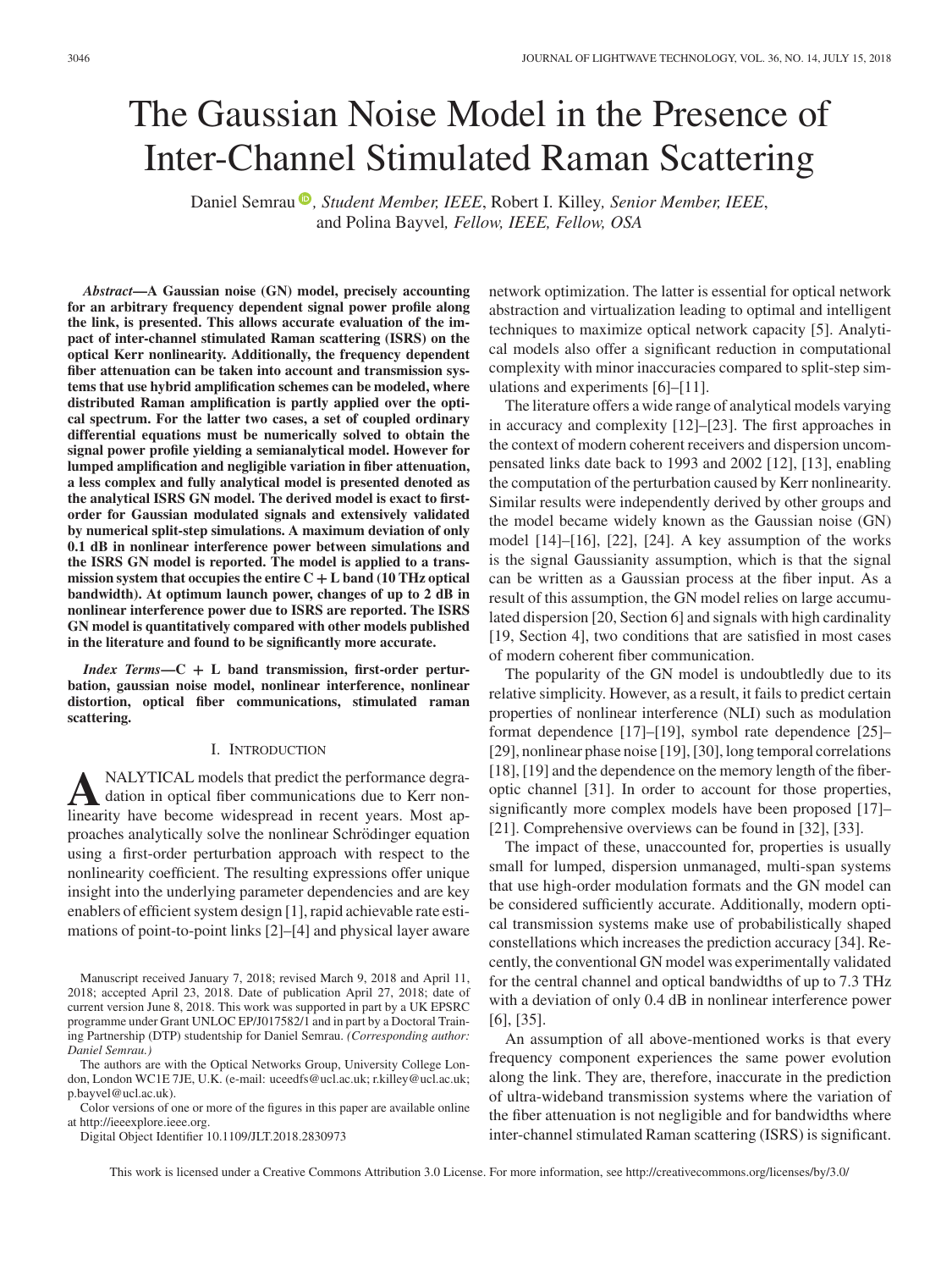Inter-channel stimulated Raman scattering is a nonparametric nonlinear process that amplifies low frequency components at the expensive of high frequency components within the same optical signal. In modern optical communications that use coherent technology in combination with dispersionuncompensated fiber links, ISRS effectively introduces a different power profile for each frequency component [36]–[38]. For C band transmission (approximately 5 THz), as defined from the availability of the erbium doped fiber amplifier (EDFA), ISRS is not significant and its impact is negligible in most cases. However, for systems that occupy the entire  $C + L$  band (approximately 10 THz) or beyond, ISRS becomes significant and it must be taken into account. Beyond  $C + L$  band transmission could be enabled by lumped Raman amplification or the use of other dopants such as bismuth [39] or quantum dots in semiconductor amplifiers [40] [41].

The first approach to include ISRS in the GN model was published in [42]. The authors approximated the signal power profile with an exponential decay using an effective attenuation coefficient that matches the (frequency dependent) effective length in the presence of ISRS. Although enabling initial conclusions on the impact of ISRS, there are two shortcommings of this approach. First, when ISRS is significant, the resulting signal power profile does not resemble an exponential decay, particularly in the beginning of the fiber span, where Kerr nonlinearity prevails. Second, the work assumes that, during the four-wave mixing (FWM) process, every participating frequency component attenuates in the same manner as the channel of interest. In other words, for the induced nonlinear perturbation at frequency  $f$ , every frequency component in the triplet  $(f, f_1, f_2)$  attenuates as *f* during the nonlinear mixing. Therefore, this approach overestimates the impact of ISRS on the Kerr nonlinearity and ISRS is not accurately taken into account.

A more rigorous approach to include ISRS in the GN model was published in [43]–[45]. In all three works, the channel under test (i.e., frequency component *f* ) attenuates precisely according to the signal power profile  $g(f)$  resulting from ISRS (or any arbitrary profile), lifting the exponential decay assumption in [42]. However, for an attenuation profile that is linear in frequency (like the one resulting from ISRS), the frequencies in the triplet  $(f, f_1, f_2)$  also attenuate according to  $f$  during the FWM process. Therefore, this approach overestimates the impact of ISRS on the Kerr nonlinearity and the frequency dependent signal power profile is not accurately taken into account.

In this paper, a Gaussian noise model, accounting for any arbitrary frequency dependent signal power profile, is described. This enables the modeling of nonlinear interference in ultrawideband regimes where ISRS is significant. The model is refered to as the ISRS GN model throughout this paper. Additionally, the variation in fiber attenuation and hybrid amplification schemes can be included. In general, the signal power profile is obtained by numerically solving a set of coupled ordinary differential equations (ODE). This yields a semi-analytical ISRS GN model which relies on a numerical ODE solver.

However, for lumped amplification and negligible variation in fiber attenuation, a fully analytically model is derived based on a linear approximation on the ISRS gain function. This reduces model as well as computational complexity. The analytical ISRS GN model holds for bandwidths up to approximately 14 THz after which the Raman gain function cannot be considered linear anymore.

This paper is organized as follows. In Section II, the ISRS GN model is presented and its key derivation steps are briefly outlined. The detailed derivation can be found in the Appendix A. The model is extensively validated by split-step simulations in Section III and applied to a  $C + L$  band transmission system based on standard single mode fiber (SMF) spans in Section IV. In Sections III and IV, the results in [42]–[45] are benchmarked against the ISRS GN model.

## II. THE ISRS GN MODEL

In order to maximize the information throughput of an optical communication system, it is vital to evaluate and maximize the performance of each individual channel that is transmitted. After coherent detection and electronic dispersion compensation, the channel dependent signal-to-noise ratio (SNR) can be calculated as

$$
\text{SNR}_i \approx \frac{P_i}{P_{\text{ASE}} + \eta_n P_i^3},\tag{1}
$$

where  $P_i$  is the launch power of channel *i*,  $P_{\text{ASE}}$  is the accumulated amplified spontaneous emission (ASE) noise power at the receiver and  $\eta_n$  is the nonlinear interference coefficient after *n* spans. The SNR is a function of the spectral location of the channel within the optical signal as  $P_{\text{ASE}}$  and  $\eta_n$  are frequency dependent quantities. When the channel bandwidth  $B_{ch}$ is small compared to the total optical bandwidth *B* and the spectral gaps between adjacent channels are sufficiently small, the power spectral density (PSD) of the NLI can be considered locally flat and  $\eta_n$  can be approximated as

$$
\eta_n(f_i) = \int_{-\frac{B_{\rm ch}}{2}}^{\frac{B_{\rm ch}}{2}} \frac{G(v+f_i)}{P_i^3} dv \approx \frac{B_{\rm ch}}{P_i^3} G(f_i), \qquad (2)
$$

where  $f_i$  is the center frequency of channel *i* and  $G(f)$  is the PSD of the nonlinear interference. For later use, we further define the total optical launch power as

$$
P_{\text{tot}} = \int G_{\text{Tx}}(\nu) d\nu = \sum_{\forall i} P_i,
$$
 (3)

where  $G_{Tx}$  is the input PSD of the entire optical signal. The aim of the next sections is to find an analytical expression for the nonlinear interference PSD  $G(f)$ , in order to compute the channel dependent SNR or similar performance metrics.

#### *A. The Nonlinear Interference Power*

Various models have been proposed in the past in order to calculate the NLI power, where it is generally assumed that all frequency components attenuate in the same manner along a fiber span [12]–[24]. However, this assumption is no longer satisfied when transmission systems operate at large optical bandwidths  $(C + L)$  band and beyond). This is because each frequency component undergoes a different power evolution during propagation as a result of ISRS and a frequency dependent attenuation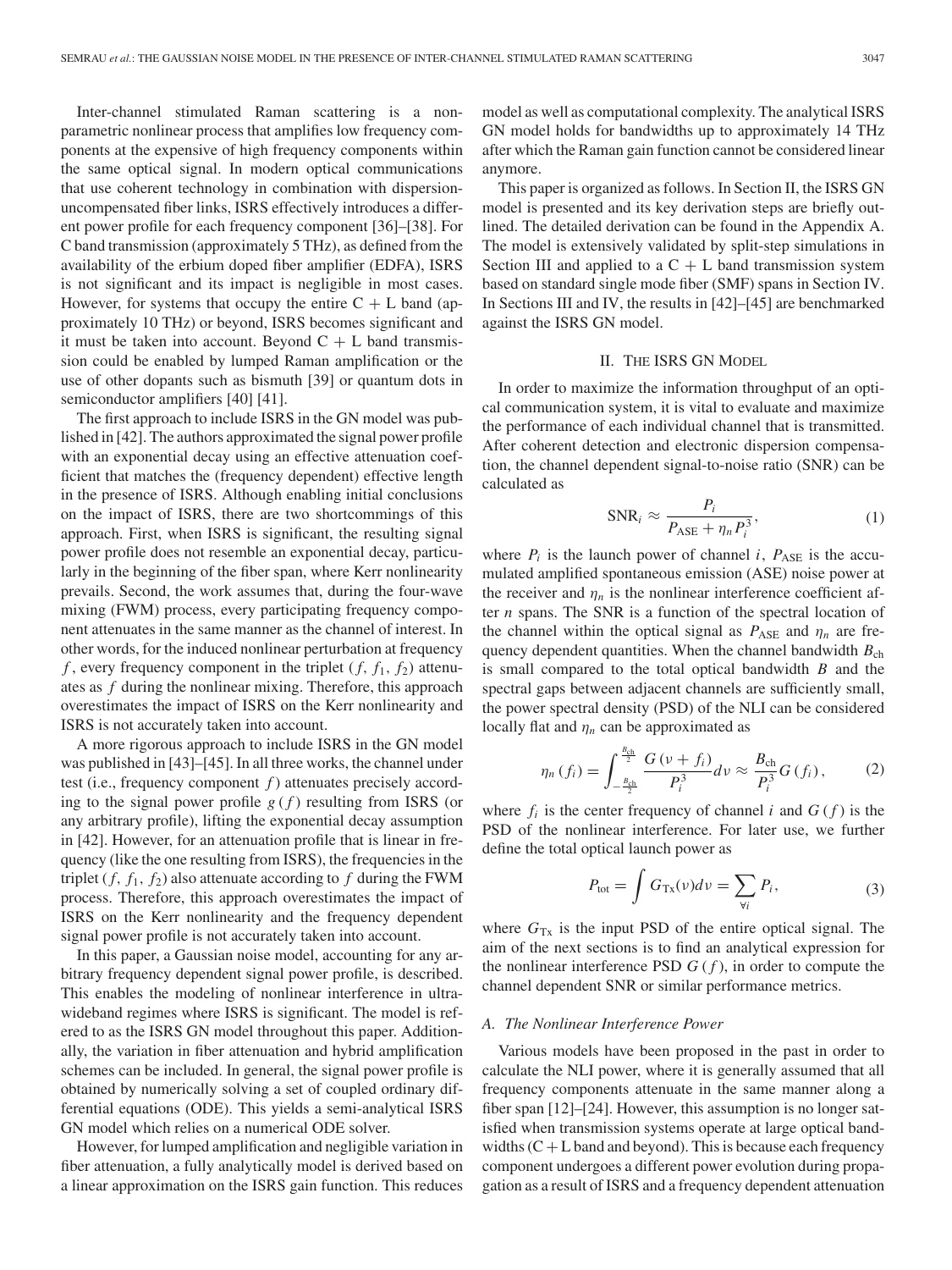coefficient. In addition, frequency dependent signal power profiles are present in hybrid amplification schemes, where part of the spectrum is amplified using distributed Raman amplifiers in order to reduce the ASE noise power for longer wavelengths or to extend the amplification window beyond conventional EDFAs [46]–[48].

For a frequency dependent power evolution, the PSD of the NLI after one span is derived in Appendix A and it is found to be

$$
G(f) = \frac{16}{27} \gamma^2 \int df_1 \int df_2 G_{Tx}(f_1) G_{Tx}(f_2) G_{Tx}(f_1 + f_2 - f)
$$

$$
\cdot \left| \int_0^L df_2 \sqrt{\frac{\rho(\zeta, f_1)\rho(\zeta, f_2)\rho(\zeta, f_1 + f_2 - f)}{\rho(\zeta, f)}} e^{j\phi(f_1, f_2, f_1, \zeta)} \right|^2,
$$
(4)

where  $\phi = -4\pi^2(f_1 - f)(f_2 - f)[\beta_2 + \pi\beta_3(f_1 + f_2)]\zeta$ ,  $\beta_2$ is the group velocity dispersion (GVD) parameter,  $\beta_3$  is the linear slope of the GVD parameter,  $\gamma$  is the nonlinearity coefficient and  $\rho(z, f)$  is the normalized signal power profile. For example, the normalized signal power profile of a passive fiber with constant attenuation coefficient  $\alpha$  is  $\rho(z, f) = e^{-\alpha z}$ . For multi-span systems, where each span has identical fiber parameters and signal power profiles, the phased-array term

$$
\chi(f_1, f_2, f) = \left| \frac{\sin \left[ \frac{1}{2} n \phi(f_1, f_2, f, L) \right]}{\sin \left[ \frac{1}{2} \phi(f_1, f_2, f, L) \right]} \right|^2 \tag{5}
$$

must be inserted into the integral in (4). For multi-span systems with non-identical signal power profiles for each span (e.g., when non-ideal gain flattening filters are considered), the phased-array term cannot be used. This is particularly important for hybrid amplification schemes where multiple pumps are used which are usually optimized to deliver uniform gains across the optical spectrum [49]. In order to account for non-identical multi-span systems, (4) must be used, where *L* must be reinterpreted as the link length and  $\rho(z, f)$  as the signal power profile for the *entire* link. For simplicity, identical spans are considered for the remainder of this work.

We note that  $(4)$  is different than the result derived in [43, Eq. (16)], [44, Eq. (18)] and [45, Eq. (1)], where  $\rho(\zeta, f_1 +$  $f_2 - f$ ) and  $\rho(\zeta, f)$  are swapped.<sup>1</sup> However, in Section III, it is shown by split-step simulations that (4) is the correct formula.

Eq. (4) can be used to model any arbitrary frequency dependent signal power profile and it is therefore suitable to evaluate the impact of ISRS on the optical Kerr nonlinearity.

### *B. Inter-channel Stimulated Raman Scattering*

In the following, the PSD of the NLI in the presence of ISRS is presented, which is hereafter referred to as the ISRS GN model. Inter-channel stimulated Raman scattering can be separated into two effects, namely an average ISRS gain component and a time dependent cross talk component. This time dependent cross talk is responsible for gain fluctuations and relative-intensity-noise (RIN) transfer like effects, which are commonly found in distributed Raman amplifiers. In the context of ISRS and high dispersive links, the gain fluctuations are significantly reduced and can be typically neglected as they are averaged between many independently modulated channels as theoretically shown in [36]–[38]. Recently, the negligibility of the time dependent cross talk has been experimentally demonstrated [53], [54]. Similar observations have been made in the context of distributed Raman amplification [55].

The resulting (average) frequency dependent signal power profile can be obtained by solving a set of coupled ordinary differential equations [56, Eq. (3)]

$$
\frac{\partial P_i}{\partial z} = \n-\sum_{\underbrace{k=i+1 \ f_i}^{M} g_f(\Delta f) P_k P_i + \underbrace{\sum_{k=1}^{i-1} g_f(\Delta f) P_k P_i - \alpha (f_i) P_i}_{\text{ISRSloss}}, \quad (6)
$$

where *M* is the total number of WDM channels,  $g_r(\Delta f)$  is the polarization averaged, normalized (by the effective core area *A*eff) Raman gain spectrum for a frequency separation  $\Delta f = |f_i - f_k|$  and  $\alpha(f)$  is the frequency dependent attenuation coefficient. The index of the channel with the highest center frequency is  $i = 1$ . (6) can be extended to include distributed Raman amplification using [57, Eq. 1]. (6) has no general analytical solution and must be solved numerically. The obtained power profile can then (after normalization) be inserted in (4) to yield a semi-analytical ISRS GN model that accurately accounts for ISRS, a frequency dependent attenuation coefficient and distributed Raman amplification.

The variation of the attenuation coefficient typically does not exceed 0.01 dB/km across the  $C + L$  band ranging from 1530 nm to 1625 nm and might be negligible depending on accuracy and computational complexity requirements [58]. The impact of a frequency dependent attenuation on the NLI coefficient can be loosely upper bounded by assuming that *every* frequency component attenuates according to the minimum in one case and according to the maximum attenuation coefficient in another case. The resulting maximum deviation in NLI coefficient is then

$$
\Delta \eta_1 \,[\text{dB}] < \left(\frac{\alpha_{\min}}{\alpha_{\max}}\right) [\text{dB}],\tag{7}
$$

where (·)[dB] means conversion to decibel and  $\alpha_{\min}$  and  $\alpha_{\text{max}}$  is the minimum and maximum attenuation coefficient, respectively. In (7) it was assumed that  $e^{-\alpha L} \ll 1$ , ln  $(\pi^2 B^2 | \beta_2| / \alpha_{\min}) \approx \ln [\pi^2 B^2 | \beta_2| / \alpha_{\max}]$  and [59, Eq. 5] was

<sup>&</sup>lt;sup>1</sup>As a consequence of the different result, the  $f_1$  and  $f_2$  dependence vanishes, for power profiles of the form  $\rho(z, f) = e^{a(z) \cdot f + b(z)}$  (as the one resulting from ISRS). This means that in the nonlinear process all three frequencies in the triplet  $(f, f_1, f_2)$  attenuate according to frequency f which overestimates the impact of ISRS. In contrast, in (4) each frequency  $(f_1, f_2, f)$  correctly attenuates with ist respective power profile.

During the peer-review process of this manuscript, two papers have appeared, namely an update of [44] and [50] as well as an erratum [51]. The update of [44] was a direct response to the arXiv e-print version of this manuscript [52], correcting [44, Eq. (1)] with the correct expression (4), first published in [52]. Erratum [51] corrected the same error in [43, Eq. (16)] and was also submitted following the publication of [52].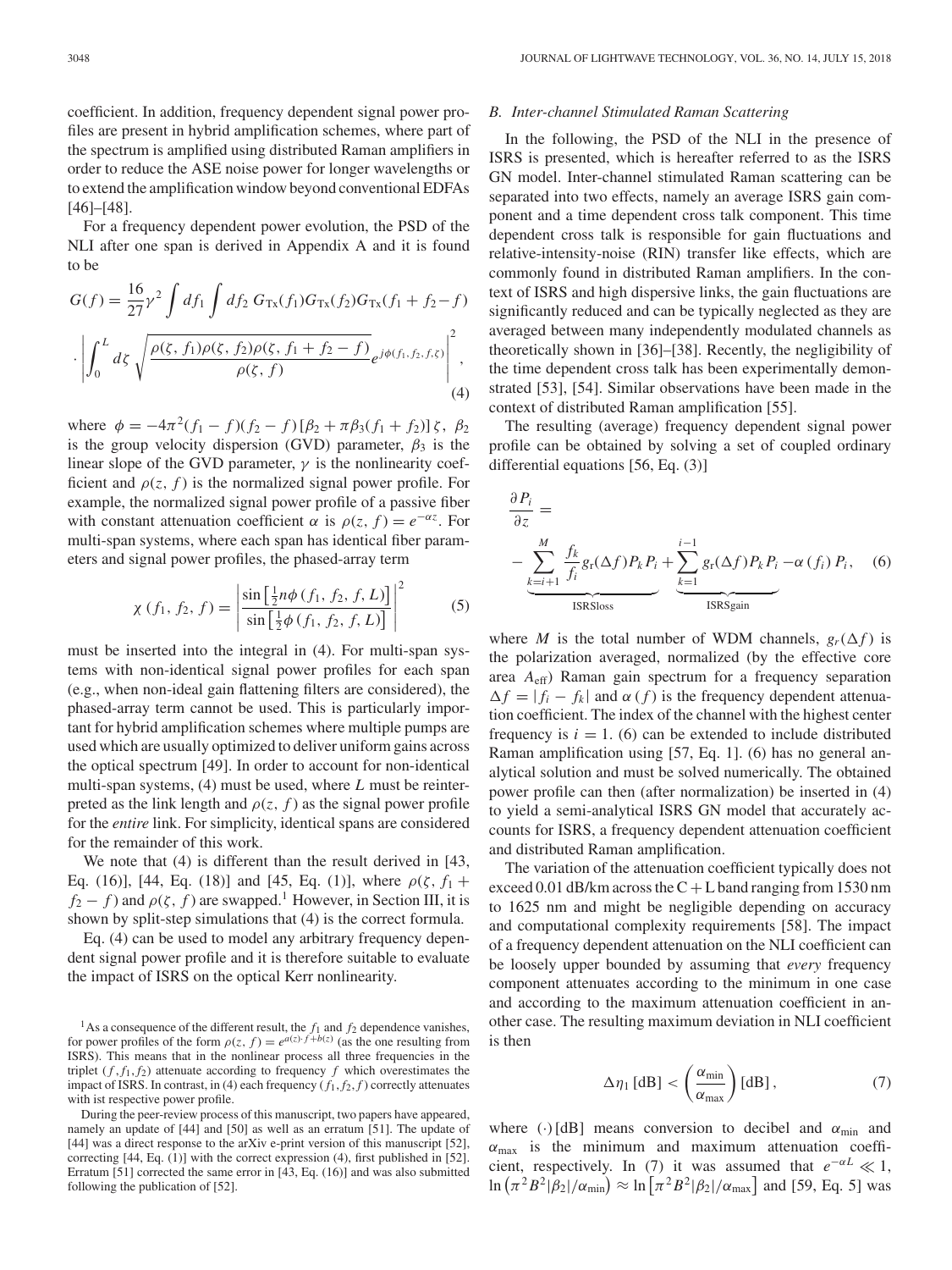

Fig. 1. The gain over 100 km transmission due to ISRS as a function of channel frequency obtained by solving the set of coupled differential equations (6) shown in dotted lines and its analytical triangle approximation (8) shown in solid lines for a variety of total optical launch powers  $P_{\text{tot}}$ . The power difference of the outer channels after transmission is denoted as  $\Delta \rho$  (*L*).

used. For an attenuation deviation of 0.01 dB/km over 95 nm, (7) yields a maximum deviation of only  $\Delta \eta_1$  [dB] < 0.2 dB.

This contribution may be deemed negligible and the prevailing effect that causes a frequency dependent signal power profile is inter-channel stimulated Raman scattering.

Eq. (6) can then be solved analytically when the Raman gain spectrum is assumed to be linear up to approximately 14 THz (i.e., up to the Stokes shift). The normalized signal power profile for a spectral component  $f$  is then given by [60, Eq. (7)]

$$
\rho(z, f) = \frac{P_{\text{tot}}e^{-\alpha z - P_{\text{tot}}C_{\text{r}}L_{\text{eff}}f}}{\int G_{\text{Tx}}(\nu)e^{-P_{\text{tot}}C_{\text{r}}L_{\text{eff}}\nu}d\nu},\tag{8}
$$

where  $C_r$  is the slope of a linear regression of the normalized Raman gain spectrum  $g_r(\Delta f)$  and  $\overline{L}_{\text{eff}} = \frac{1-\exp(-\alpha z)}{\alpha}$ . The *z* dependence in *L*eff is suppressed for notational convenience. The linear approximation of the Raman gain spectrum is often referred to as triangular approximation.

The ISRS gain of a 10 THz signal after 100 km propagation, obtained by numerically solving (6) using the Raman gain spectrum as in [61] and its analytical approximation (8) are shown in Fig. 1. The precise functions that have been used can be found in [42, Fig. 1]. For a relatively high optical launch power of 28 dBm, the average deviation between the numerical solution and its approximation is 0.18 dB which can be considered negligible. Therefore, the analytical solution (8) is sufficiently accurate for modeling the nonlinear interference power.

Substituting (8) in (4) yields the reference formula of the analytical ISRS GN model as

$$
G(f) = \frac{16}{27} \gamma^2 \int df_1 \int df_2 G_{\text{Tx}}(f_1) G_{\text{Tx}}(f_2) G_{\text{Tx}}(f_1 + f_2 - f)
$$

$$
\cdot \left| \int_0^L d\zeta \frac{P_{\text{tot}} e^{-\alpha \zeta - P_{\text{tot}} C_t L_{\text{eff}}(f_1 + f_2 - f)}}{\int G_{\text{Tx}}(\nu) e^{-P_{\text{tot}} C_t L_{\text{eff}} \nu} d\nu} e^{j\phi(f_1, f_2, f, \zeta)} \right|^2.
$$
(9)

TABLE I SYSTEM PARAMETERS

| <b>Parameters</b>                                | (a)    | (b)    |
|--------------------------------------------------|--------|--------|
| for section                                      | Ш      | IV     |
| Loss $(\alpha)$ [dB/km]                          | 0.2    |        |
| Dispersion $(D)$ [ps/nm/km]                      | 17     |        |
| Dispersion slope $(S)$ [ps/nm <sup>2</sup> /km]  | 0      | 0.067  |
| NL coefficient $(\gamma)$ [1/W/km]               | 1.2    |        |
| Raman gain slope $(C_r)$ [1/W/km/THz]            |        | 0.028  |
| Raman gain $(C_r \cdot 14 \text{ THz})$ [1/W/km] |        | 0.4    |
| Fiber length $(L)$ [km]                          | 100    |        |
| Symbol rate $(Bch)$ [GBd]                        | 10     | 50     |
| Channel spacing [GHz]                            | 10.001 | 50.001 |
| Number of channels                               | 101    | 201    |
| Optical bandwidth $(B)$ [THz]                    | 1.01   | 10.05  |
| Roll-off factor [%]                              | 0.01   |        |
| Number of symbols $[2^x]$                        | 15     |        |
| Step size $[m]$                                  | 5      |        |

Eq. (9) is a key result of this work which is extensively validated in Section III and further applied to a  $C + L$  band case study in Section IV. It should be noted that (9) is valid for arbitrary WDM spectra and is not restricted to the case of continuous input PSDs.

It is useful to analyze (8) in more detail. After trivial algebraic manipulations, we obtain that the power transfer between the outer channels can be computed as [60, Eq. (8)]

$$
\Delta \rho (z) [\text{dB}] = 4.3 \cdot P_{\text{tot}} C_{\text{r}} L_{\text{eff}} B, \qquad (10)
$$

which is *independent* of the spectral distribution of the input power.

For modern fiber parameters  $L_{\text{eff}} = 26$  km,  $C_{\text{r}} = 0.008$  $1/W/km/THz$  (approximately corresponding to a Corning® Vascade<sup>®</sup> EX2000 fiber with  $A_{\text{eff}} = 111 \mu \text{m}$ ) and a launch power of 2 dBm per 40 GBd channel, which maximizes the SNR of the central channel as in [6], an ISRS power transfer of  $\Delta \rho = 1$  dB is present at a bandwidth of 5.3 THz and  $\Delta \rho > 4$  dB for bandwidths larger than 10.6 THz.

## III. NUMERICAL VALIDATION

In this section, the analytical ISRS GN model (9) is validated by split-step simulations for an optical fiber communication system with parameters listed in Table I(a). Numerically solving the Manakov equation for the entire  $C + L$  band (approximately 10 THz) is extremely challenging, due to high memory requirements and the excessive use of very large fast Fourier transforms.

Therefore, the validation was carried out over bandwidth,  $B = 1$  THz with an artificially increased Raman gain slope  $C_r$ . Varying the Raman gain slope was necessary to yield significant power transfer over 1 THz. The considered power transfer values ranged from  $\Delta \rho$  (*L*) = 0 dB to  $\Delta \rho$  (*L*) = 8.2 dB corresponding to the ISRS gain shown in Fig. 1. The power transfer (8) was integrated into the split-step simulations by introducing a frequency dependent power profile at each simulation step.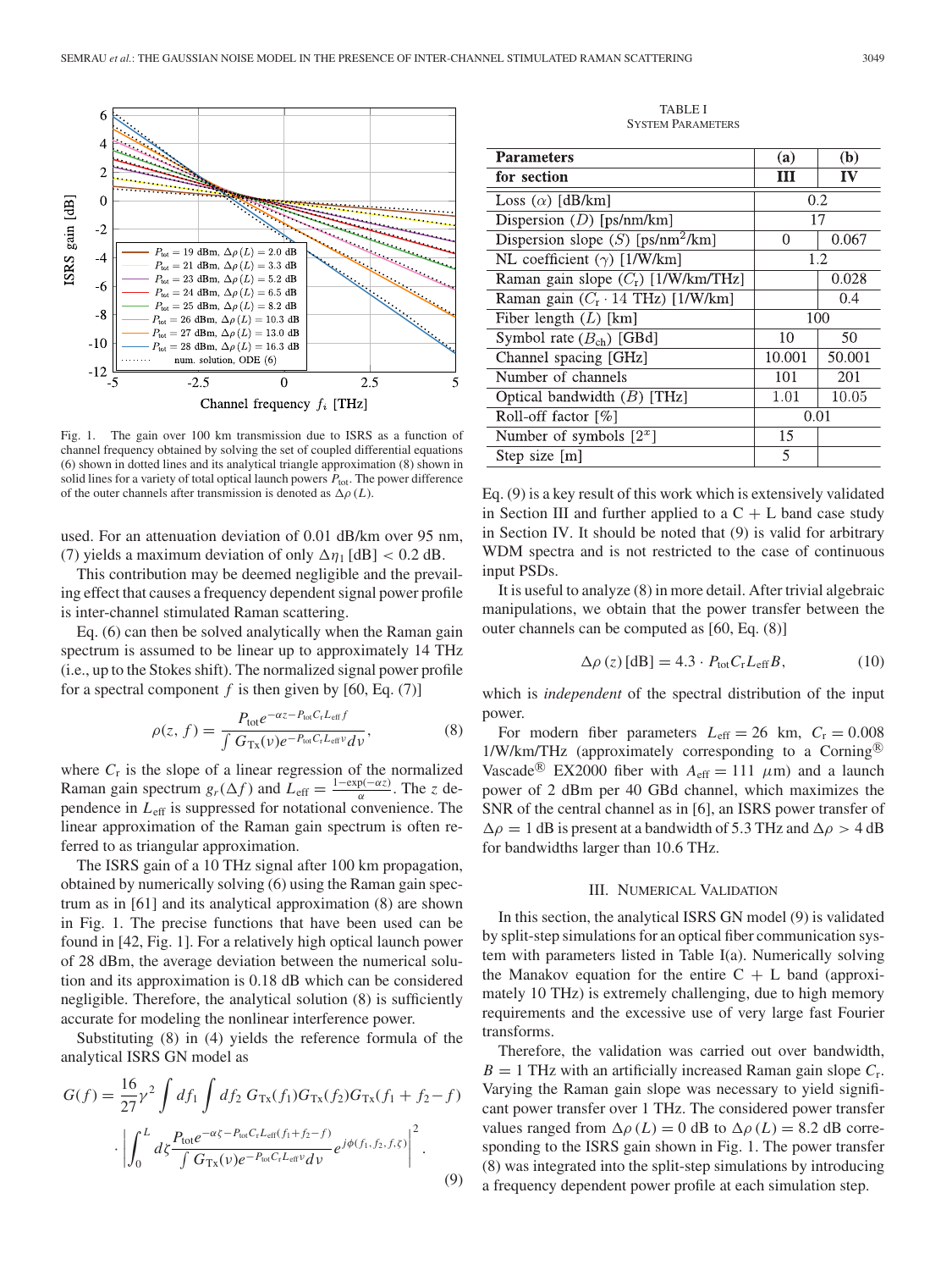The transmitted symbols were drawn from a circularsymmetric, complex Gaussian distribution in order to emulate the signal Gaussianity assumption of the GN model. Additionally, a small channel bandwidth was chosen such that  $B \gg B_{ch}$ . The receiver consisted of digital dispersion compensation, ideal root-raised-cosine (RCC) matched filtering and constellation rotation. The SNR was ideally estimated as the ratio between the variance of the transmitted symbols  $E[|X|^2]$  and the variance of the noise  $\sigma^2$ , where  $\sigma^2 = E[|X - Y|^2]$  and *Y* represents the received symbols after digital signal processing. The nonlinear interference coefficient was then estimated via (1) and was compared with the predictions of the ISRS GN model via (2) and (9).

Ideal, noiseless amplifiers were considered to ease the NLI computation and the launch power was fixed to −1 dBm per channel. Additionally, a spectrally uniform launch power was assumed yielding

$$
G_{\text{Tx}}(f) = \frac{P_{\text{tot}}}{B} \Pi \left( \frac{f}{B} \right),\tag{11}
$$

for the model calculations, where  $\Pi(x)$  denotes the rectangular function. A step size of 5 m was found to be sufficiently accurate for the given parameter. A further reduction of the step size resulted in a negligible change in SNR  $(< 0.01$  dB).

The results for the nonlinear interference coefficient after one span as a function of the channel frequency  $f_i$  is shown in Fig. 2(a) and as a function of total launch power in Fig. 2(b). The accuracy of the ISRS GN model is remarkable with a maximum deviation of  $< 0.1$  dB. The deviation is slightly higher at the exact spectral edges. At the exact spectral edges the NLI PSD varies over the channel bandwidth and the NLI PSD cannot be considered locally flat as in (2). This is not an inherit approximation of the ISRS GN model and it can be lifted by properly integrating over the NLI PSD. As expected, the ISRS GN model converges to the conventional GN model for negligible power transfer values. For stronger ISRS, the nonlinear interference PSD begins to tilt. The NLI is decreased for channels that experience net ISRS loss and increased for channels that experience net ISRS gain. Moreover, as shown in Fig. 2(b), the NLI coefficient depends exponentially on the ISRS power transfer. Fig. 2(b) indicates further that the ISRS dependence of the NLI coefficient is stronger for an increasing number of spans.

For Gaussian modulation, the NLI accumulation in decibels as a function of fiber spans can be written as [14, Section IX]

$$
(\eta_n)[dB] - (\eta_1)[dB] = (1 + \epsilon) \cdot (n)[dB], \qquad (12)
$$

where (·) [dB] denotes conversion to decibel scale and  $\epsilon$  is the coherence factor that is a measure for coherent accumulation of the NLI. As the coherence factor depends on the signal power profile (cf. [14, Fig. 10] and [11, Fig. 3]), it is affected by ISRS. The accumulation of NLI together with the resulting coherence factor obtained from the ISRS GN model and simulation results are shown in Fig. 3. Indeed, ISRS introduces a power dependent tilt on the coherent accumulation. This corresponds

to the increasing power dependence of the NLI coefficient with increasing span number.

To benchmark our results against previous works, the results obtained using [43, Eq. (16)], [44, Eq. (18)] and [45, Eq. (1)] are shown in dashed in Fig. 2(a) using the same frequency dependent power profile (8). The difference originates due to the reason described in Section II-A, effectively assuming that all frequencies in the nonlinear process attenuate as the one that is evaluated (i.e.,  $f_i$ ). The deviation therefore increases with increasing ISRS gain towards outer channels.

The results obtained using the model in [42] is shown by dotted lines. The model implements the conventional GN model, where an effective attenuation coefficient is used, that matches the effective length of the evaluated channel  $f_i$ . Consequently, the frequency dependent attenuation within the nonlinear process is not properly accounted for, mainly resulting in an underestimation of the ISRS impact.

Based on the numerical validation carried out in this section, it is concluded that the ISRS GN model (9) accurately predicts the nonlinear interference resulting from inter-channel stimulated Raman scattering.

## IV.  $C + L$  BAND TRANSMISSION

In this section, the ISRS GN model is used to evaluate the impact of ISRS on a  $C + L$  band transmission system covering 10 THz of optical bandwidth with parameters listed in Table I(b). The considered uniform launch powers ranged from −13 dBm per channel ( $P_{\text{tot}} = 10$  dBm) to 5 dBm per channel ( $P_{\text{tot}} =$ 28 dBm). Launch powers as high as 28 dBm were considered to quantify the impact of ISRS beyond typical power levels. There is strong evidence that this is still within the validity of the first-order perturbation approach. In the highly nonlinear regime, where the impact of ASE noise can be neglected, the SNR changes by at most  $-2$  dB per 1 dBm increase in launch power, according to (1) and in the absence of ISRS. This is in agreement with experimental results for launch powers of at least up to 7 dBm per 40 GBd channel (4.1 THz optical bandwidth) [6, Fig. 4] and numerical results for launch powers of at least up to 4 dBm per 49 GBd channel (5 THz optical bandwidth) [23, Fig. 10].

The NLI coefficient as a function of channel frequency is shown in Fig. 4(a). For a particular launch power, the corresponding ISRS gains can be found in Fig. 1.

The tilt in NLI coefficient in the absence of ISRS is due to the dispersion slope *S* (or  $\beta_3$ ), where lower frequencies experience a higher amount of dispersion and therefore experience reduced NLI. As the launch power is increased, the effect of ISRS starts to balance the effect of the dispersion slope in terms of NLI. At a launch power of 22 dBm, the NLI PSD is almost flat showing that ISRS and the dispersion slope are somewhat complementing each other in flattening the NLI spectrum. Assuming an EDFA noise figure of 5 dB, the uniform launch power that maximizes the SNR of the central channel is approximately 1 dBm ( $P_{\text{tot}} =$ 24 dBm) in the absence of ISRS. It should be noted that a uniform total launch power of 24 dBm does not maximize the *overall* system performance. The value of 24 dBm only serves as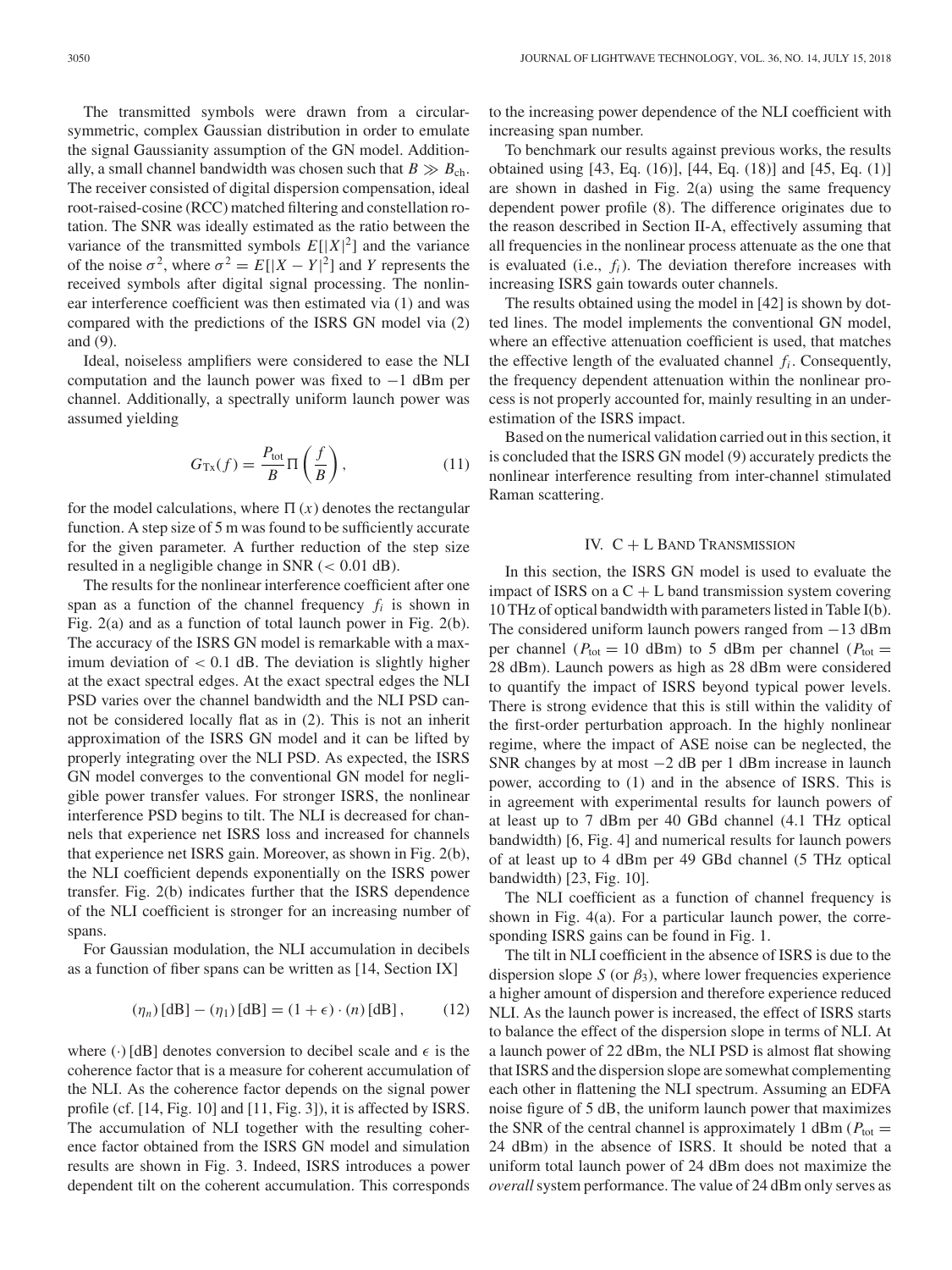

Fig. 2. The nonlinear interference coefficient after 1 span as a function of channel frequency is shown in (a) and the NLI change due to ISRS induced power transfer  $\Delta \rho(L)$  is shown in (b). Solid lines represent the analytical ISRS GN model (9) and markers represent results obtained by split-step simulations. For comparison, the model in [42] is shown with a dotted line and the model in [43–45] is shown with a dashed line for an ISRS power transfer of  $\Delta \rho = 8.2$  dB in (a). The power difference of the outer channels after transmission is denoted as  $\Delta \rho$  (*L*).



Fig. 3. The accumulation of NLI as a function of span number for the outer channels of the signal with and without ISRS. Lines represent the analytical ISRS GN model (9) and markers represent split-step simulations. The inset (a) shows the coherence factor after 10 spans and the inset (b) shows a magnified area of the figure.



Fig. 4. The nonlinear interference coefficient after 1 span as a function of channel frequency for different total launch powers is shown in (a) and the NLI as a function of total launch power is shown in (b) obtained by the analytical ISRS GN model (9). The uniform launch power that maximizes the SNR for the central channel is 24 dBm, assuming a 5 dB EDFA noise figure.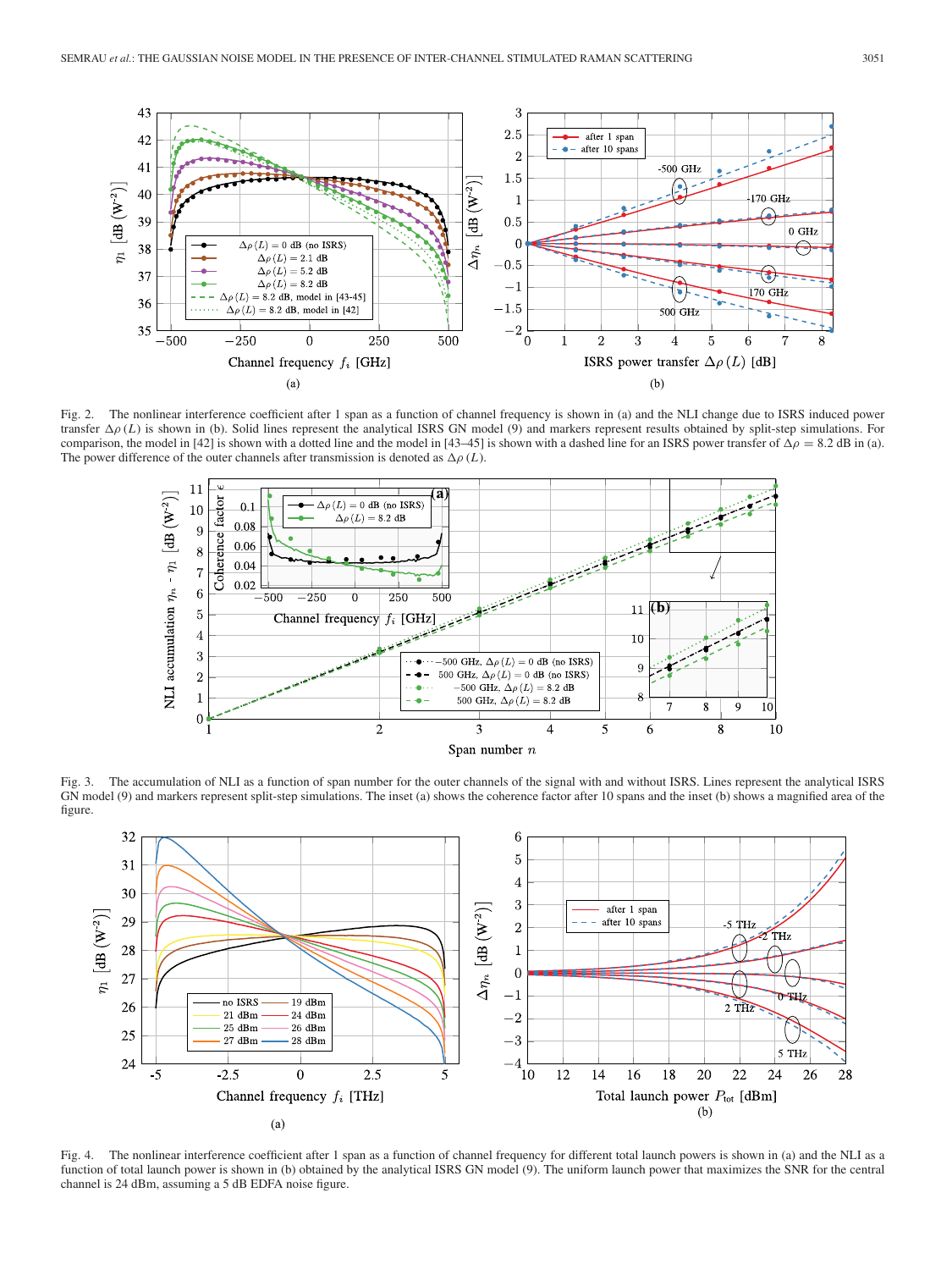

Fig. 5. The coherence factor as a function of channel frequency for a variety of total launch powers obtained by the analytical ISRS GN model (9).

an approximate indicator for the expected ISRS power transfer of the studied system. At 24 dBm, the resulting ISRS power gain ranges from −3.7 dB to 2.9 dB while the resulting NLI deviation ranges from  $-1.7$  dB to 2 dB over the transmitted spectrum.

The deviation of the NLI coefficient as a function of total launch power is shown in Fig. 4(b). The NLI PSD depends exponentially on the total launch power like the ISRS gain itself as already discussed in Section III. The deviation of the outer channels is 0.5 dB at 18 dBm launch power. In Section III it was shown that the coherence factor is changed as a result of ISRS. The same effect is seen in Fig. 4(b), where the deviation of the NLI is stronger for an increased number of spans.

The coherence factor as a function of channel frequency is shown in Fig. 5. The coherence factor is relatively small  $(\epsilon < 0.07)$  due to the large bandwidth. In the absence of ISRS the average coherence factor is 0.027. Using (12) the average coherent NLI accumulation  $\epsilon \cdot (n)$  [dB] is 0.3 dB and 0.5 dB after 10 and 50 spans, respectively. For 24 dBm launch power, the maximum deviation in coherence factor is found to be 0.013 at the outer channels. This corresponds to a deviation in coherent NLI accumulation of 0.1 dB and 0.2 dB after 10 and 50 spans, respectively. The change in coherence factor due to ISRS might be deemed negligible depending on the accuracy requirements of the application.

To relate our work to previously published results, the NLI coefficient after one span obtained by the ISRS GN model is compared to the works [42] and [43]–[45]. The signal power profile as in (8) was used for all comparisons. The deviation of the NLI coefficient between the ISRS GN model and that of [42] is shown in Fig. 6. For 24 dBm launch power, the deviation stays below 0.19 dB. Even for high ISRS gains at 28 dBm launch power, the maximum deviation is 0.8 dB.

The deviation of the NLI coefficient between the ISRS GN model and [43, Eq. (13) and (16)], [44, Eq. (18)], [45, Eq. (1)] is shown in Fig. 7. The maximum deviation is 0.56 dB and 2.1 dB for 24 dBm and for 28 dBm launch power, respectively. The reader is referred to Sections II-A and III for the origin of the discrepancy.



Fig. 6. Deviation of the NLI coefficient after one span between the analytical ISRS GN model (9) and [42]. The validity of the ISRS GN model is shown in Section III.



Fig. 7. Deviation of the NLI coefficient after one span between the analytical ISRS GN model (9) and [43]–[45]. The validity of the ISRS GN model is shown in Section III.

Based on this analysis, it is concluded that the impact of ISRS on the Kerr nonlinearity is significant in  $C + L$  band systems. This is strongly dependent on launch power and the Raman gain slope due its exponential relationship to the nonlinear interference power. It should be noted that idealized gain flattening filters (GFF) were considered in this work to compensate the ISRS power transfer at the end of each span. When realistic GFF's are considered, the ISRS gain accumulates over distance and the impact on the nonlinear interference power is more significant than as shown in this section.

## V. CONCLUSION

The ISRS GN model which analytically models the impact of inter-channel stimulated Raman scattering on the nonlinear perturbation caused by Kerr nonlinearity was proposed and analyzed in detail. Its accuracy was compared to split-step simulations and a maximum deviation of 0.1 dB in nonlinear interference power was found. The model can further account for the frequency dependent fiber attenuation, optical bandwidths beyond the Stokes shift (approximately 14 THz) and hybrid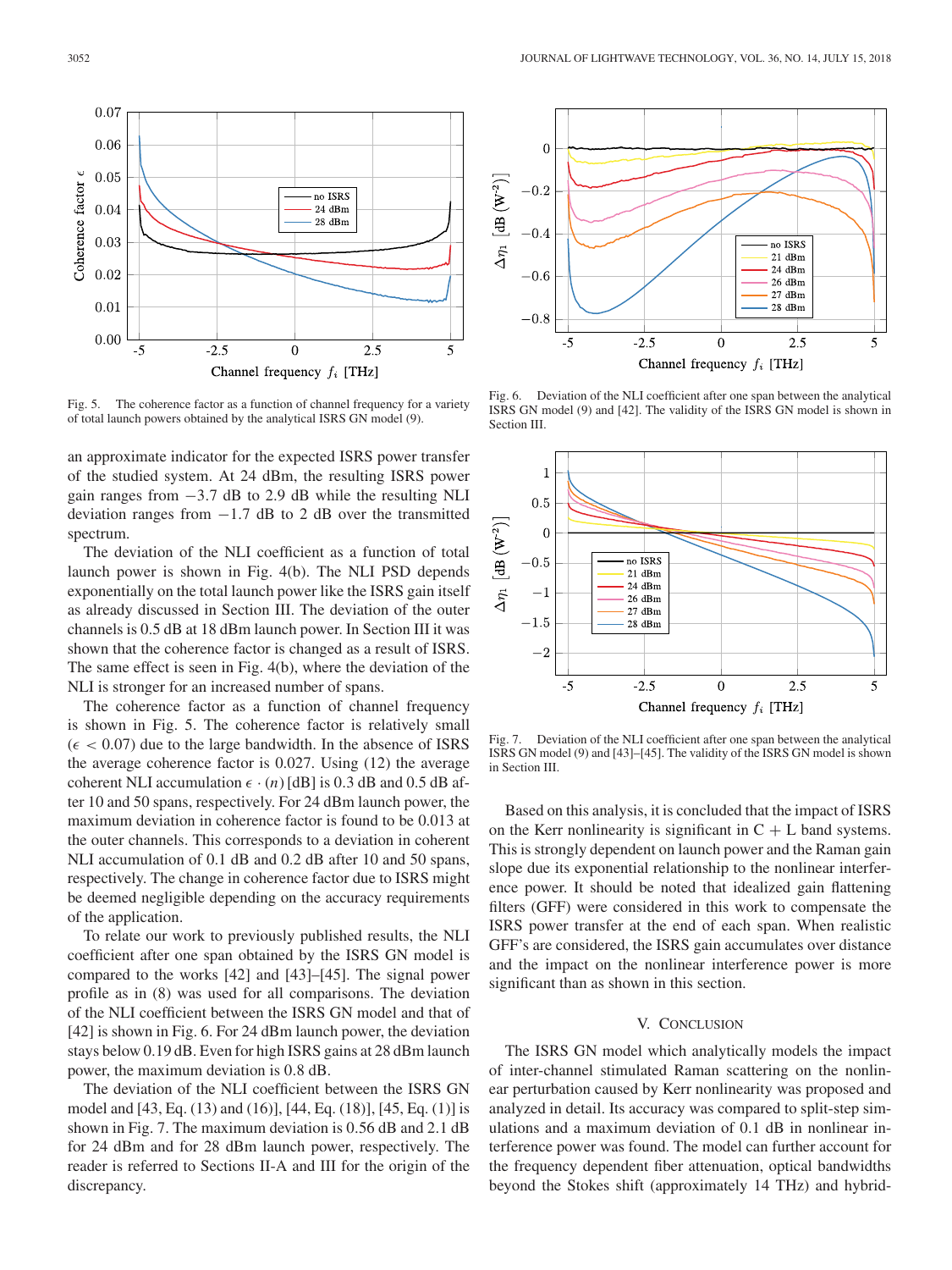amplified transmission systems at the expense of greater computational complexity using a semi-analytical approach.

It was shown that ISRS changes the nonlinear interference power by up to 2 dB at optimum launch power for the studied  $C + L$  band transmission system. For such optical bandwidths and beyond, ISRS must be addressed in order to maximize system performance. Possible solutions in the physical layer include the use of gain flattening filters, optimized launch power distributions or tailored fiber designs, all of which can be modeled and analyzed using the results in this paper.

The derived ISRS GN model is, therefore, a powerful tool for efficient design, optimization, capacity calculations and physical-layer abstractions of ultra-wideband transmission systems that operate over the entire  $C + L$  band and beyond.

# APPENDIX A DERIVATION OF THE ISRS GN MODEL

In this section, (4) is derived for one span based on the nonlinear Schrödinger equation (NLSE) and a first-order regular perturbation approach. The result for one span can then be extended to multiple spans using the phased-array term (5) or reinterpreting a span as the entire link length with an according signal power profile. Instead of a constant attenuation coefficient  $\alpha$ , a generic frequency and distance dependent gain coefficient  $g(z, f)$  is used to model the effect of inter-channel stimulated Raman scattering. For the sake of brevity, only the key derivation steps are outlined.

We begin with the NLSE in the frequency domain which is given by [62, Ch. 2]

$$
\frac{\partial}{\partial z}E(z, f) = \widetilde{\Gamma}(z, f)E(z, f) + j\gamma E(z, f) * E^*(z, -f) * E(z, f), \quad (13)
$$

with  $\widetilde{\Gamma}(z, f) = \frac{g(z, f)}{2} + j2\pi^2 \beta_2 f^2 + j\frac{4}{3}\pi^3 \beta_3 f^3$  and  $u(x) *$  $v(x)$  denoting the convolution operation. The complex envelope of the electric field  $E(z, f)$  is expanded in a regular perturbation series with respect to the nonlinearity coefficient  $\gamma$ . The series is then truncated to first-order and we have

$$
E(z, f) = E^{(0)}(z, f) + \gamma E^{(1)}(z, f). \tag{14}
$$

Inserting  $(14)$  in  $(13)$ , we obtain

$$
E^{(0)}(z, f) = E(0, f) \cdot e^{\Gamma(z, f)}, \tag{15}
$$

with  $\Gamma(z, f) = \int_0^z \widetilde{\Gamma}(z, f) dz$  as the solution for the zerothorder terms and a linear ordinary differential equation for the first-order terms as

$$
\frac{\partial}{\partial z}E^{(1)}(z, f) = \widetilde{\Gamma}(z, f)E^{(1)}(z, f) + Q(z, f), \qquad (16)
$$

with  $Q(z, f) = jE^{(0)}(z, f) * E^{(0)*}(z, -f) * E^{(0)}(z, f)$ . The initial condition for the first-order solution is  $E^{(1)}(0, f) = 0$ and we obtain

$$
E^{(1)}(z, f) = e^{\Gamma(z, f)} \int_0^z \frac{Q(\zeta, f)}{e^{\Gamma(\zeta, f)}} d\zeta,
$$
 (17)

as the solution of (16).

In order to compute  $Q(z, f)$ , we assume that the input signal can be modeled as a periodic Gaussian process, a key assumption of the GN model, which is [24, Eq. 13]

$$
E(0, f) = \sqrt{f_0 G_{\text{Tx}}(f)} \sum_{n = -\infty}^{\infty} \xi_n \delta(f - nf_0), \qquad (18)
$$

where  $G_{\text{Tx}}(f)$  is the power spectral density of the input signal, ξ*<sup>n</sup>* is a complex circular Gaussian distributed random variable,  $T_0 = f_0^{-1}$  is the period of the signal and  $\delta(x)$  denotes the Dirac delta function. For notational convenience, we write  $nf_0$  as  $f_n$ and  $\sum_{n=\infty}^{\infty}$  as  $\sum_{\forall n}$  for the remainder of this derivation. Using (18),  $Q(z, f)$  can be written as

$$
Q(z, f) = jf_0^{\frac{3}{2}} \sum_{\forall m} \sum_{\forall h} \sum_{\forall k} \sqrt{G_{\text{Tx}}(f_m)G_{\text{Tx}}(f_h)G_{\text{Tx}}(f_k)}
$$

$$
\xi_m \xi_n^* \xi_k \delta(f - f_m + f_n - f_k) e^{\Gamma(z, f_m) + \Gamma^*(z, f_n) + \Gamma(z, f_k)}.
$$
(19)

To first order, it can be shown that only non-degenerate frequency triplets in (19) contribute to the nonlinear interference power. Degenerate frequency triplets merely introduce a constant phase shift of the first-order solution  $E^{(1)}(z, f)$ , which cancels out when the PSD of  $E^{(1)}(z, f)$  is computed. For more details, the reader is referred to [63, Ch. IV.B and IV.D]. Therefore, we neglect degenerate frequency triplets in order to keep the derivation concise. Similar to [63], we define the triplets of non-degenerate frequency components as

$$
A_i = \{(m, n, k) : [m - n + k] = i \text{ and } [m \neq n \text{ or } k \neq n] \},\tag{20}
$$

and rewrite (19) as

$$
Q(z, f) = jf_0^{\frac{3}{2}} \sum_{\forall i} \delta(f - f_i) \sum_{\forall (m,n,k)\in A_i} \xi_m \xi_n^* \xi_k
$$
  

$$
\sqrt{G_{\text{Tx}}(f_m)G_{\text{Tx}}(f_n)G_{\text{Tx}}(f_k)} e^{\Gamma(z, f_m) + \Gamma^*(z, f_n) + \Gamma(z, f_k)}.
$$
 (21)

Inserting (21) in (17) yields the first-order solution as

$$
E^{(1)}(z, f) = j f_0^{\frac{3}{2}} e^{\Gamma(z, f)} \sum_{\forall i} \delta(f - f_i)
$$

$$
\sum_{\forall (m, n, k) \in A_i} \xi_m \xi_n^* \xi_N \sqrt{G_{\text{Tx}}(f_m) G_{\text{Tx}}(f_n) G_{\text{Tx}}(f_k)}
$$

$$
\int_0^z d\zeta \ e^{\Gamma(\zeta, f_m) + \Gamma^*(\zeta, f_n) + \Gamma(\zeta, f_k) - \Gamma(\zeta, f_m - f_n + f_k)}.
$$
(22)

In order to obtain the nonlinear interference power, we compute the average PSD of the first-order solution  $\gamma E^{(1)}(z, f)$ . Similar to [63, Ch. IV.D], the average PSD of (22) multiplied by  $\gamma$  is

$$
G_{\text{NLI}}(z, f) = 2\gamma^2 f_0^3 e^{2\text{Re}[\Gamma(z, f)]} \sum_{\forall i} \delta(f - f_i)
$$

$$
\sum_{\forall (m, n, k) \in A_i} G_{\text{Tx}}(f_m) G_{\text{Tx}}(f_n) G_{\text{Tx}}(f_k)
$$

$$
\left| \int_0^z d\zeta \ e^{\Gamma(\zeta, f_m) + \Gamma^*(\zeta, f_n) + \Gamma(\zeta, f_k) - \Gamma(\zeta, f_m - f_n + f_k)} \right|^2. \tag{23}
$$

In the following, we transform the inner summation appearing in (23) into a summation over two independent variables. For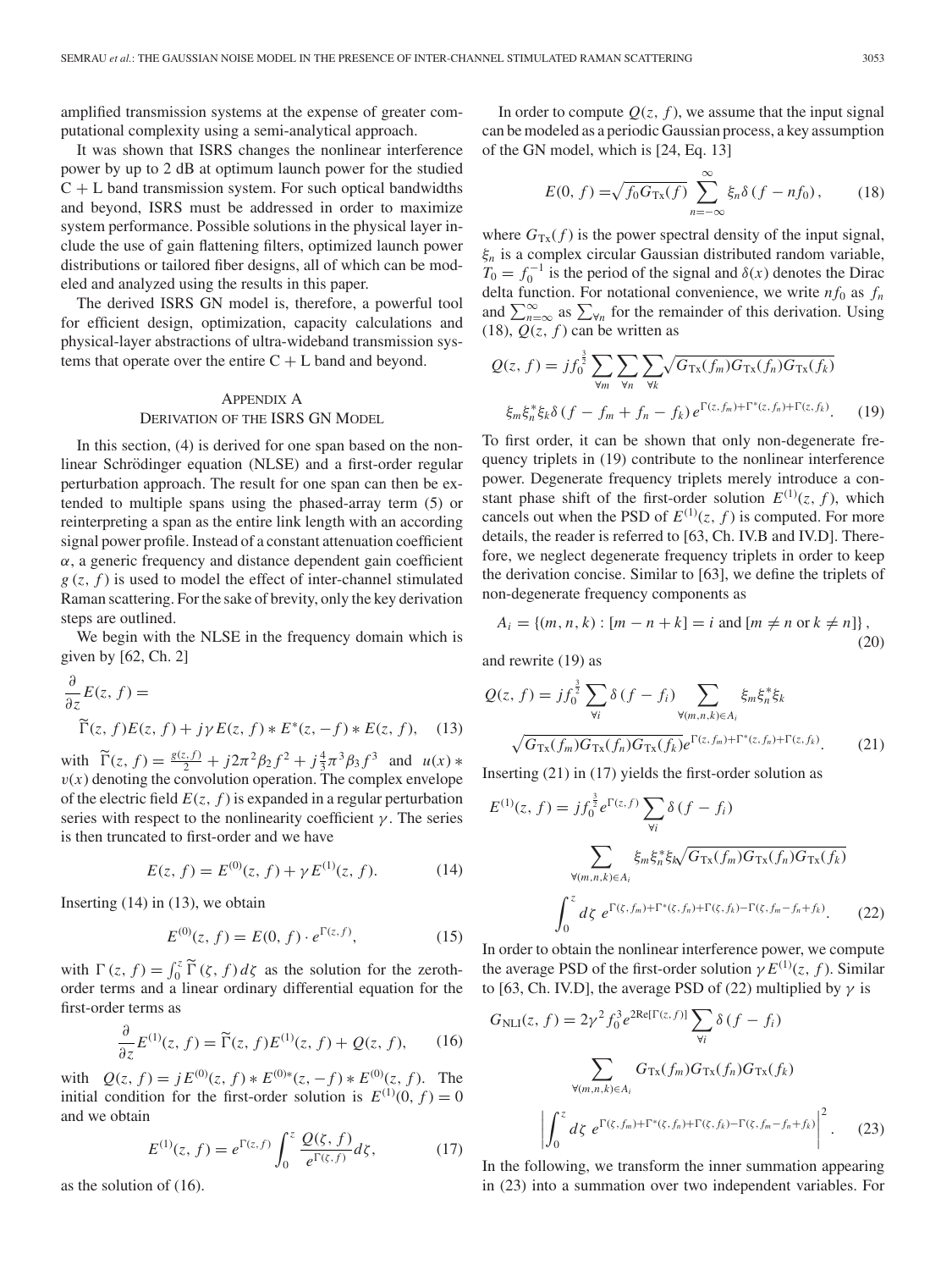the non-degenerate set  $A_i$ , we have that  $f_m - f_n + f_k = f_i$  and for a given frequency triplet  $(f_i, f_m, f_k)$  it follows that  $f_n =$  $f_m + f_k - f_i$ . Therefore, (23) can be written as

$$
G(z, f) = 2\gamma^2 f_0^3 e^{2\text{Re}[\Gamma(z, f)]} \sum_{\forall i} \delta(f - f_i)
$$

$$
\sum_{\forall m} \sum_{\forall k} G_{\text{Tx}}(f_m) G_{\text{Tx}}(f_k) G_{\text{Tx}}(f_m + f_k - f)
$$

$$
\left| \int_0^z d\zeta \ e^{\Gamma(\zeta, f_m) + \Gamma^*(\zeta, f_m + f_k - f) + \Gamma(\zeta, f_k) - \Gamma(\zeta, f)} \right|^2. \tag{24}
$$

Finally, we define the normalized signal power profile of a frequency component as  $\rho(z, f) = e^{\int_0^z g(\zeta, f) d\zeta}$  and rewrite (24) as an integral expression by letting  $f_0 \to 0$ 

$$
G(z, f) = 2\gamma^{2} \rho(z, f) \int df_{1} \int df_{2}
$$
  
\n
$$
G_{Tx}(f_{1})G_{Tx}(f_{2})G_{Tx}(f_{1} + f_{2} - f)
$$
  
\n
$$
\left| \int_{0}^{z} d\zeta \sqrt{\frac{\rho(\zeta, f_{1})\rho(\zeta, f_{2})\rho(\zeta, f_{1} + f_{2} - f)}{\rho(\zeta, f)}} e^{j\phi(f_{1}, f_{2}, f, \zeta)} \right|^{2}.
$$
\n(25)

As (25) was derived for single polarization,  $2\gamma^2$  must be replaced by  $\frac{16}{27}\gamma^2$  to obtain the nonlinear interference power for dual polarization. Furthermore, the term  $\rho(z, f)$  outside of the integral can be removed when each frequency is amplified corresponding to its respective loss at the receiver. In practice, this can be realized with the use of adaptive gain flattening filters. The result is (4).

#### ACKNOWLEDGMENT

The author would like to express sincere gratitude to Dr. T. Fehenberger from Technical University of Munich for fruitful discussions on the GN model derivation. Moreover, the authors thank G. Saavedra from University College London for valuable feedback on previous drafts of the paper and Dr. D. Lavery from University College London for help with the simulation environment.

#### **REFERENCES**

- [1] T. Hasegawa, Y. Yamamoto, and M. Hirano, "Optimal fiber design for large capacity long haul coherent transmission," *Opt. Express*, vol. 25, no. 2, pp. 706–712, Jan. 2017.
- D. Semrau *et al.*, "Achievable information rates estimates in optically amplified transmission systems using nonlinearity compensation and probabilistic shaping," *Opt. Lett.*, vol. 42, no. 1, pp. 121–124, Dec. 2016.
- [3] N. A. Shevchenko *et al.*, "Achievable information rates estimation for 100-nm Raman-amplified optical transmission system," in *Proc. 42nd Eur. Conf. Opt. Commun.*, Sep. 2016, pp. 1–3.
- [4] G. Bosco, P. Poggiolini, A. Carena, V. Curri, and F. Forghieri, "Analytical results on channel capacity in uncompensated optical links with coherent detection," *Opt. Express*, vol. 19, no. 26, pp. B440–B451, Dec. 2011.
- [5] V. Anagnostopoulos, C. T. Politi, C. Matrakidis, and A. Stavdas, "Physical layer impairment aware wavelength routing algorithms based on analytically calculated constraints," *Opt. Commun.*, vol. 270, no. 2, pp. 247–254, 2007.
- [6] G. Saavedra *et al.*, "Experimental analysis of nonlinear impairments in fibre optic transmission systems up to 7.3 THz," *J. Lightw. Technol.*, vol. 35, no. 21, pp. 4809–4816, Nov. 2017.
- [7] A. Nespola et al., "GN-Model validation over seven fiber types in uncompensated PM-16QAM Nyquist-WDM links," *IEEE Photon. Technol. Lett.*, vol. 26, no. 2, pp. 206–209, Jan. 2014.
- [8] A. Nespola *et al.*, "Experimental validation of the EGN-model in uncompensated optical links," in *Proc. Opt. Fiber Commun. Conf. Optical Society of America*, 2015, p. Th4D.2.
- [9] L. Galdino *et al.*, "Experimental demonstration of modulation-dependent nonlinear interference in optical fibre communication," in *Proc. 42nd Eur. Conf. Opt. Commun.*, Sep. 2016, pp. 1–3.
- [10] P. Poggiolini, G. Bosco, A. Carena, V. Curri, Y. Jiang, and F. Forghieri, "A simple and effective closed-form GN model correction formula accounting for signal non-Gaussian distribution," *J. Lightw. Technol.*, vol. 33, no. 2, pp. 459–473, Jan. 2015.
- [11] D. Semrau, G. Saavedra, D. Lavery, R. I. Killey, and P. Bayvel, "A closed-form expression to evaluate nonlinear interference in Ramanamplified links," *J. Lightw. Technol.*, vol. 35, no. 19, pp. 4316–4328, Oct. 2017.
- [12] A. Splett, C. Kurtzke, and K. Petermann, "Ultimate transmission capacity of amplified optical fiber communication systems taking into account fiber nonlinearities," in *Proc. Eur. Conf. Opt. Commun.*, 1993, pp. 41–44.
- [13] J. Tang, "The channel capacity of a multispan DWDM system employing dispersive nonlinear optical fibers and an ideal coherent optical receiver,' *J. Lightw. Technol.*, vol. 20, no. 7, pp. 1095–1101, Jul. 2002.
- [14] P. Poggiolini, "The GN model of non-linear propagation in uncompensated coherent optical systems," *J. Lightw. Technol.*, vol. 30, no. 24, pp. 3857–3879, Dec. 2012.
- [15] X. Chen and W. Shieh, "Closed-form expressions for nonlinear transmission performance of densely spaced coherent optical OFDM systems," *Opt. Express*, vol. 18, no. 18, pp. 19 039–19 054, Aug. 2010.
- [16] P. Johannisson and M. Karlsson, "Perturbation analysis of nonlinear propagation in a strongly dispersive optical communication system," *J. Lightw. Technol.*, vol. 31, no. 8, pp. 1273–1282, Apr. 2013.
- [17] A. Mecozzi and R.-J. Essiambre, "Nonlinear shannon limit in pseudolinear coherent systems," *J. Lightw. Technol.*, vol. 30, no. 12, pp. 2011–2024, Jun. 2012.
- [18] M. Secondini and E. Forestieri, "Analytical fiber-optic channel model in the presence of cross-phase modulation," *IEEE Photon. Technol. Lett.*, vol. 24, no. 22, pp. 2016–2019, Nov. 2012.
- [19] R. Dar, M. Feder, A. Mecozzi, and M. Shtaif, "Properties of nonlinear noise in long, dispersion-uncompensated fiber links," *Opt. Express*, vol. 21, no. 22, p. 25685, Oct. 2013.
- [20] A. Carena, G. Bosco, V. Curri, Y. Jiang, P. Poggiolini, and F. Forghieri, "EGN model of non-linear fiber propagation," *Opt. Express*, vol. 22, no. 13, pp. 16335–16362, Jun. 2014.
- [21] O. Golani, R. Dar, M. Feder, A. Mecozzi, and M. Shtaif, "Modeling the bit-error-rate performance of nonlinear fiber-optic systems," *J. Lightw. Technol.*, vol. 34, no. 15, pp. 3482–3489, Aug. 2016.
- [22] P. Serena and A. Bononi, "A time-domain extended Gaussian noise model," *J. Lightw. Technol.*, vol. 33, no. 7, pp. 1459–1472, Apr. 2015.
- [23] A. Ghazisaeidi, "A theory of nonlinear interactions between signal and amplified spontaneous emission noise in coherent wavelength division multiplexed systems," *J. Lightw. Technol.*, vol. 35, no. 23, pp. 5150–5175, Dec. 2017.
- [24] A. Carena, V. Curri, G. Bosco, P. Poggiolini, and F. Forghieri, "Modeling of the impact of nonlinear propagation effects in uncompensated optical coherent transmission links," *J. Lightw. Technol.*, vol. 30, no. 10, pp. 1524–1539, May 2012.
- [25] W. Shieh, H. Bao, and Y. Tang, "Coherent optical OFDM: Theory and design," *Opt. Express*, vol. 16, no. 2, pp. 841–859, Jan. 2008.
- [26] A. Bononi and P. S. N. Rossi, "Performance dependence on channel baudrate of coherent single-carrier WDM systems," in *Proc. 39th Eur. Conf. Exhib. Opt. Commun.*, Sep. 2013, pp. 1–3.
- [27] L. B. Du and A. J. Lowery, "Optimizing the subcarrier granularity of coherent optical communications systems," *Opt. Express*, vol. 19, no. 9, pp. 8079–8084, Apr. 2011.
- [28] Q. Zhuge, B. Chtelain, and D. V. Plant, "Comparison of intra-channel nonlinearity tolerance between reduced-guard-interval CO-OFDM systems and Nyquist single carrier systems," in *Proc. Opt. Fiber Commun. Conf. Expo. Nat. Fiber Opt. Eng. Conf.*, Mar. 2012, pp. 1–3.
- [29] P. Poggiolini et al., "Analytical and experimental results on system maximum reach increase through symbol rate optimization," *J. Lightw. Technol.*, vol. 34, no. 8, pp. 1872–1885, Apr. 2016.
- [30] R. Dar, M. Feder, A. Mecozzi, and M. Shtaif, "Accumulation of nonlinear interference noise in fiber-optic systems," *Opt. Express*, vol. 22, no. 12, pp. 14 199–14 211, Jun. 2014.